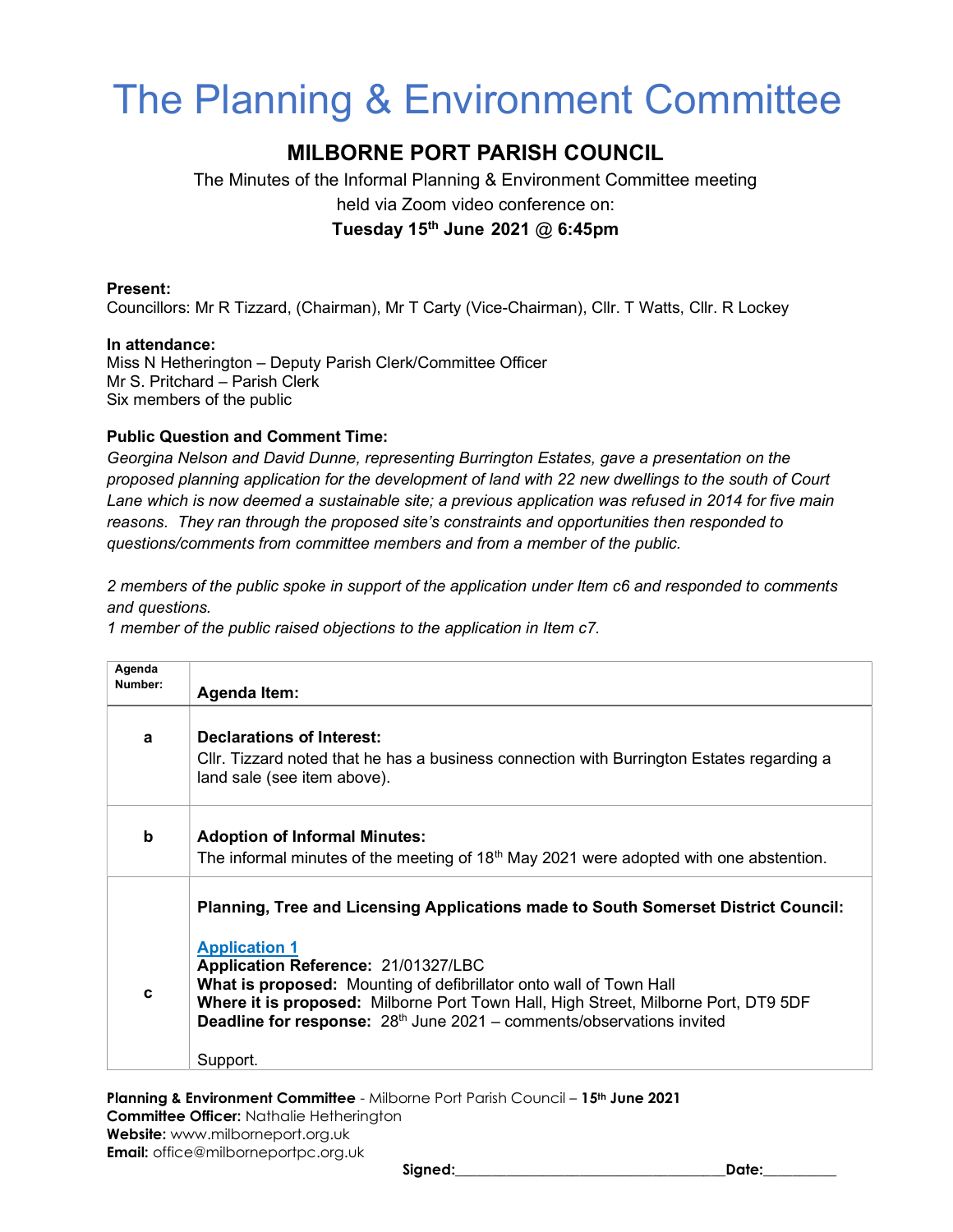| <b>Application 2</b><br>Application Reference: 21/01626/TPO                                                               |  |
|---------------------------------------------------------------------------------------------------------------------------|--|
| What is proposed: Tree surgery works                                                                                      |  |
| Where it is proposed: 13 Plover Road, Milborne Port, DT9 5DA                                                              |  |
| <b>Deadline for response:</b> none given, not a consultation, observations or concerns only                               |  |
| Support.                                                                                                                  |  |
| <b>Application 3</b>                                                                                                      |  |
| Application Reference: 21/01242/HOU                                                                                       |  |
| What is proposed: Rear extension and loft conversion                                                                      |  |
| Where it is proposed: 41 Prankerds Road, Milborne Port, DT9 5BX<br>Deadline for response: 23rd June 2021                  |  |
| Support.                                                                                                                  |  |
| <b>Application 4</b>                                                                                                      |  |
| Application Reference: 21/01139/HOU                                                                                       |  |
| <b>What is proposed:</b> Alterations to access and amendments to garage approved under                                    |  |
| 14/03590/FUL and amended 19/01086/S73A<br>Where it is proposed: Land at Springfield, Station Road, Milborne Port, DT9 5BX |  |
| Deadline for response: 22 <sup>nd</sup> June 2021                                                                         |  |
| Support.                                                                                                                  |  |
| <b>Application 5</b>                                                                                                      |  |
| Application Reference: 21/01320/FUL                                                                                       |  |
| What is proposed: Change of use of the ground floor retail unit (A1) to be incorporated into                              |  |
| the existing residential unit (C3)                                                                                        |  |
| Where it is proposed: The Old Bakery, 11 High Street, Milborne Port, DT9 5BX<br>Deadline for response: 22nd June 2021     |  |
|                                                                                                                           |  |
| Support.                                                                                                                  |  |
| <b>Application 6</b>                                                                                                      |  |
| Application Reference: 21/01134/HOU                                                                                       |  |
| <b>What is proposed:</b> Demolition of existing outbuildings and the erection of a new outbuilding                        |  |
| Where it is proposed: 8 Newtown, Milborne Port, DT9 5BH<br>Deadline for response: 14th June 2021 (extension given)        |  |
|                                                                                                                           |  |
| Support.                                                                                                                  |  |
| The following two applications were received by MPPC following the publication of                                         |  |
| the agenda:                                                                                                               |  |
| <b>Application 7</b>                                                                                                      |  |
| Application Reference: 21/01543/HOU                                                                                       |  |
| What is proposed: Proposed extensions                                                                                     |  |
| Where it is proposed: Wynders, Wick Road, Milborne Port, DT9 5HF                                                          |  |
| Deadline for response: 30th June 2021                                                                                     |  |
| The proposal was put forward that MPPC object on the grounds that the proposed                                            |  |
| extension should be to the south of the existing property in order to minimise                                            |  |
|                                                                                                                           |  |

Planning & Environment Committee - Milborne Port Parish Council - 15<sup>th</sup> June 2021 Committee Officer: Nathalie Hetherington Website: www.milborneport.org.uk Email: office@milborneportpc.org.uk

Signed:\_\_\_\_\_\_\_\_\_\_\_\_\_\_\_\_\_\_\_\_\_\_\_\_\_\_\_\_\_\_\_\_\_\_\_\_\_Date:\_\_\_\_\_\_\_\_\_\_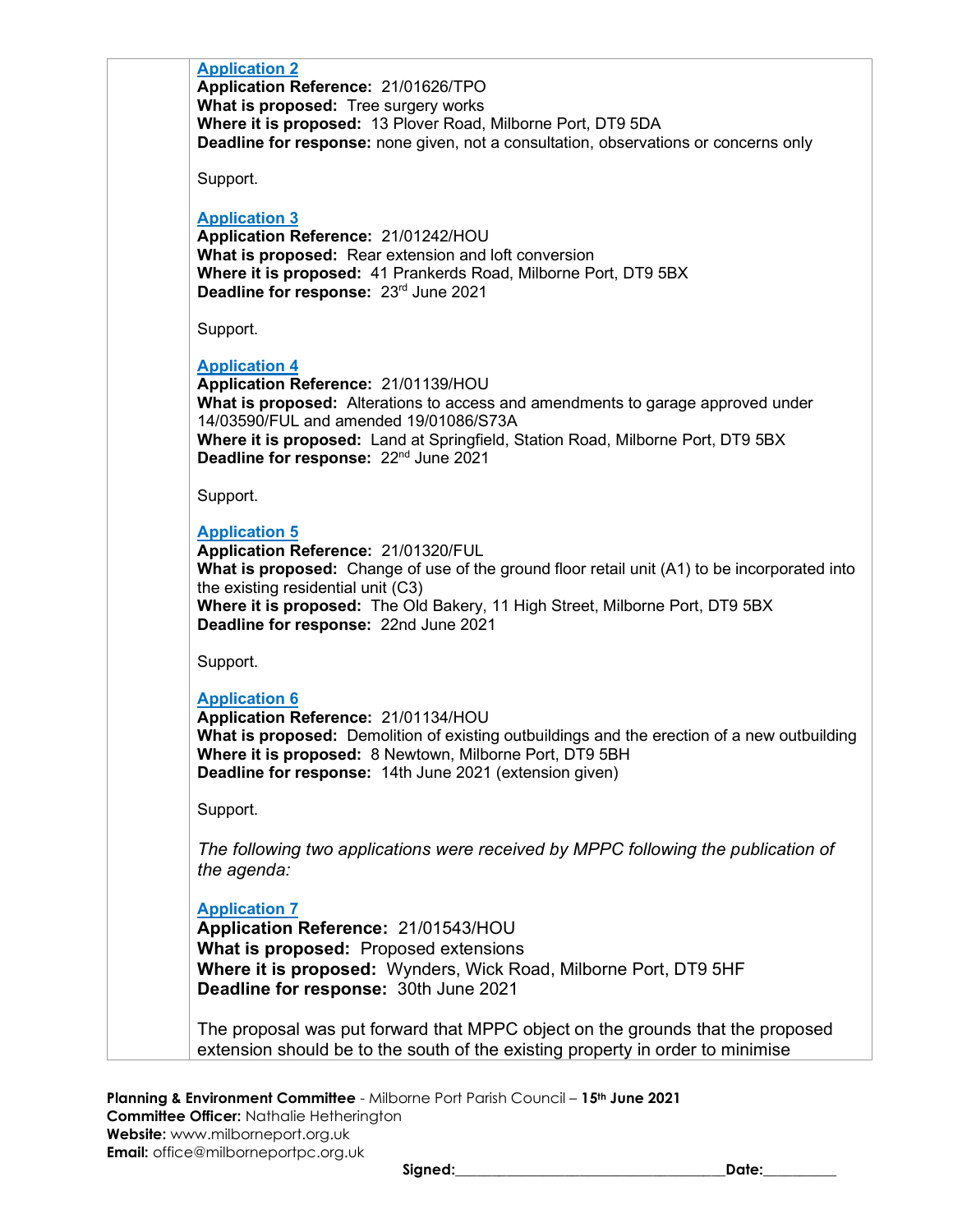|   | impact/intrusion in relation to neighbouring properties and current access; this<br>proposal was supported by a majority of 3:1.                                                                                                                                                                                                                                                                                                                                         |  |  |  |  |
|---|--------------------------------------------------------------------------------------------------------------------------------------------------------------------------------------------------------------------------------------------------------------------------------------------------------------------------------------------------------------------------------------------------------------------------------------------------------------------------|--|--|--|--|
|   | <b>Application 8</b>                                                                                                                                                                                                                                                                                                                                                                                                                                                     |  |  |  |  |
|   | Application Reference: 21/01580/HOU<br>What is proposed: Proposed alterations to existing front porch                                                                                                                                                                                                                                                                                                                                                                    |  |  |  |  |
|   | Where it is proposed: Conygar, Cold Harbour, Milborne Port, DT9 5EL<br>Deadline for response: 30th June 2021                                                                                                                                                                                                                                                                                                                                                             |  |  |  |  |
|   | Support.                                                                                                                                                                                                                                                                                                                                                                                                                                                                 |  |  |  |  |
|   | <b>Wheathill Way Development, west of cemetery</b>                                                                                                                                                                                                                                                                                                                                                                                                                       |  |  |  |  |
| d | CIIr. Tizzard has received feedback from members following last month's discussions and will<br>now update the council's draft response to agent Chesters Harcourt and circulate it to<br>members for final comments; the Committee Officer will then forward the response to Nigel<br>Jones at Chesters Harcourt. In particular, the additional comments were in relation to<br>footpaths/pavements, access and traffic.                                                |  |  |  |  |
|   | Action: Cllr. Tizzard to finalise draft, circulate for responses then forward to<br><b>Committee Officer for forwarding to Nigel Jones.</b>                                                                                                                                                                                                                                                                                                                              |  |  |  |  |
|   | <b>Speed Watch</b>                                                                                                                                                                                                                                                                                                                                                                                                                                                       |  |  |  |  |
| е | Members agreed to reinstate the Speed Watch Working Group in order to make progress<br>with the siting of the Speed Indicator Device (SID), in particular on Station Road, where there<br>are regular reports of speeding from concerned residents. Cllrs. Carty and Lockey<br>volunteered to lead the group, which could also be joined by members of the public. Training<br>will be required in mounting the SID at a cost of £220 per person via Coram Construction. |  |  |  |  |
|   | Action: Committee Officer to include article in July's parish Magazine inviting<br>members of the public to volunteer to assist; this will also appear on MPPC's website<br>and Facebook page.                                                                                                                                                                                                                                                                           |  |  |  |  |
| f | <b>Other Verbal Updates</b>                                                                                                                                                                                                                                                                                                                                                                                                                                              |  |  |  |  |
|   | a) Current housing development applications<br>I. Redcliffe/Wheathill Lane (RT, TCar, TCam) - nothing further to report                                                                                                                                                                                                                                                                                                                                                  |  |  |  |  |
|   | II. Other recent news/information (All)                                                                                                                                                                                                                                                                                                                                                                                                                                  |  |  |  |  |
|   | CIIr. Tizzard reported that the SSDC 5 year land supply figure is under challenge and<br>$\qquad \qquad \blacksquare$<br>appeals decisions awaited.                                                                                                                                                                                                                                                                                                                      |  |  |  |  |
|   | The sale of the Crackmore Garage/Post Office site was discussed. Committee Officer<br>$\overline{\phantom{a}}$<br>will contact the agent to find out what the plans are for this important community facility<br>(mechanics/shop/Post Office) and whether any of these is threatened and to ask that<br>MPPC be kept informed.                                                                                                                                           |  |  |  |  |
|   | Cllr. Carty was contacted by the owner of the old Telephone Exchange building (next to<br>$\overline{\phantom{a}}$<br>The Clump) who is interested in developing the building but had an application turned<br>down in 2018. Cllr. Carty advised the owner to contact SSDC planning department and<br>as with any application, this committee will consider a new application on its merits; no<br>assurance of support was given.                                       |  |  |  |  |
|   |                                                                                                                                                                                                                                                                                                                                                                                                                                                                          |  |  |  |  |